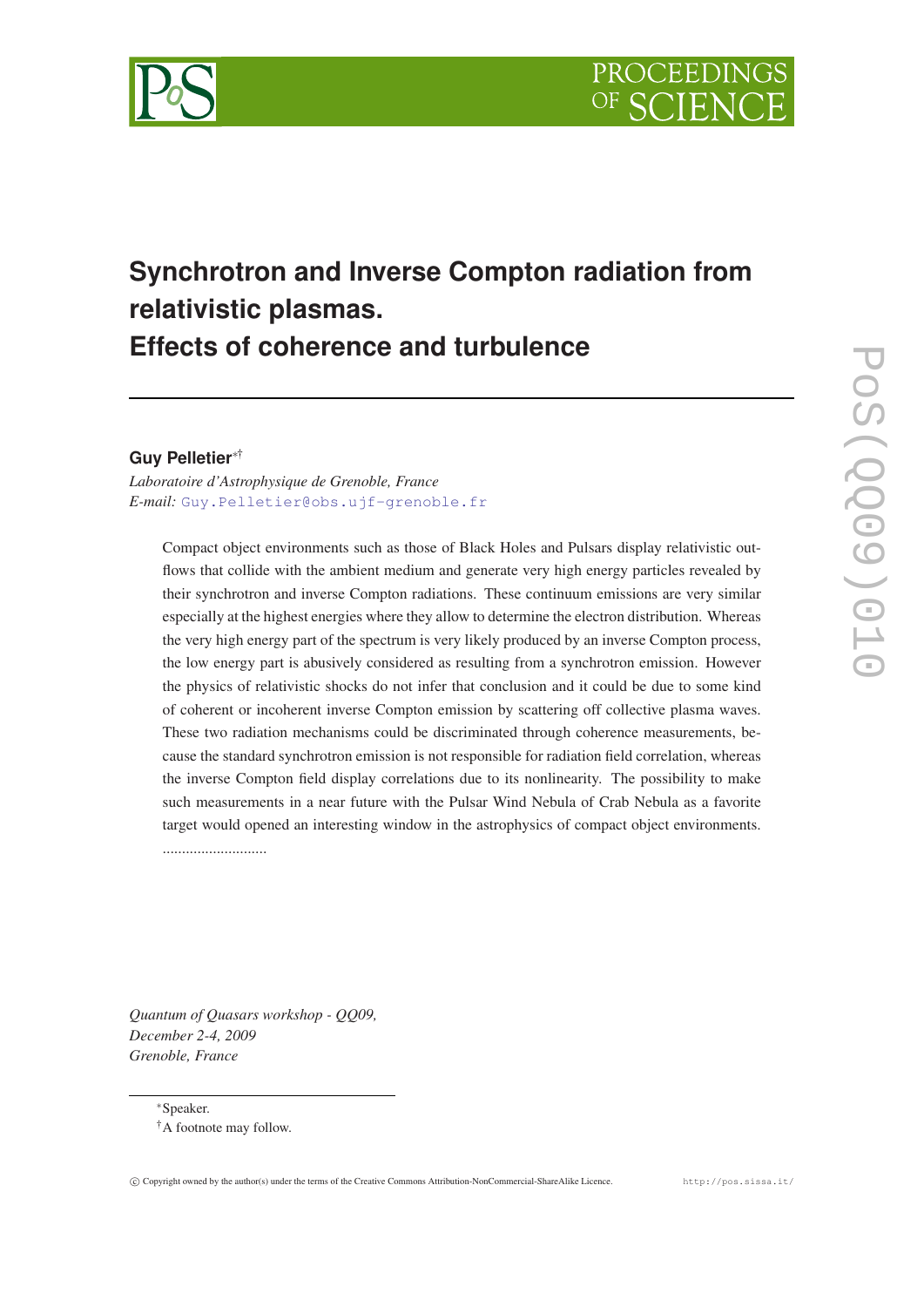## 1. Preamble

Relativistic ejections of plasmas take place in the environment Black Holes and Pulsars and their collision with the ambient medium gives rise to relativistic shocks. These shocks produce very high energy particles that radiate through synchrotron and Inverse Compton emissions. Synchrotron emission in a large scale static field has a well known signature that allows to deduce some parameters of the high energy source. Often these sources radiate another continuous spectrum with a similar shape at much higher energy, which is interpreted as an Inverse Compton emission due to the relativistic electrons scattering off low energy synchrotron-photons. However the interpretation of the low energy spectrum as synchrotron emission is not unambiguous. Indeed IC-radiation through an intense coherent electromagnetic wave produce a spectrum similar to a synchrotron one. This is also the same for IC-emission off plasma micro-turbulence, except that the low frequency part of the spectrum increases more steepily than an synchrotron one. It turns out that in the relativistic shock of those flows, the mean field is not strong enough to account for the "synchrotron" emission and either it is amplified in the form of large scale turbulence, or another type of short scale electromagnetic turbulence is generated without any relation with the mean field, or even an intense coherent electromagnetic wave is generated. The generation of electromagnetic disturbances gives rise to a particular kind of IC-radiation, which looks like a synchrotron emission except sometimes at low frequencies. As opposed to synchrotron emission, IC-emission is nonlinear and could be discriminated by the measurement of coherence functions  $g^{(1)}$  and  $g^{(2)}$ .

## 2. Classical laws of radiation by a moving particle

A moving charged particle radiates an electromagnetic field that can be decomposed into a localized part proportional to the velocity of the particle, with an electric field decreasing with distance from the particle like  $1/r^2$  and a delocalized part proportional to the acceleration of the particle, the *radiation field*, that decreases like 1/*r*. The radiation field has a magnetic counterpart  $\vec{B} = \vec{n} \times \vec{E} \mid_{t'}$ , where  $t' = t - r(t')/c$ ; and the associated Poynting vector  $\vec{S} = \frac{c}{4a}$  $\frac{c}{4\pi}\vec{E}\times\vec{B}$  decreases with distance like  $1/r^2$  and thus leads to a constant power radiated to infinity. For a non-relativistic particle, the radiation field is (Rybicki & Lightman 1979, Jackson 1999)

$$
\vec{E} = \frac{e}{c^2 r(t')} \vec{n} \times (\vec{n} \times \dot{\vec{v}}) , \qquad (2.1)
$$

where  $\vec{n}$  is the unit vector generating the direction of the line of sight. The field is polarized in the direction of the projection of the acceleration transverse to the line of sight (since  $\vec{n} \times (\vec{n} \times \dot{\vec{v}})$ ) =  $-\vec{v}_\perp$ ) and the power radiated to infinity per element of solid angle *d*Ω around the direction of the light of sight is given by the celebrated Larmor formula:

$$
\frac{dP}{d\Omega} = \frac{e^2}{4\pi c^3} |\vec{n} \times (\vec{n} \times \dot{\vec{v}})|^2.
$$
 (2.2)

The total power radiated in all directions is

$$
P = \frac{2}{3} \frac{e^2}{c^3} |\vec{v}|^2 \,. \tag{2.3}
$$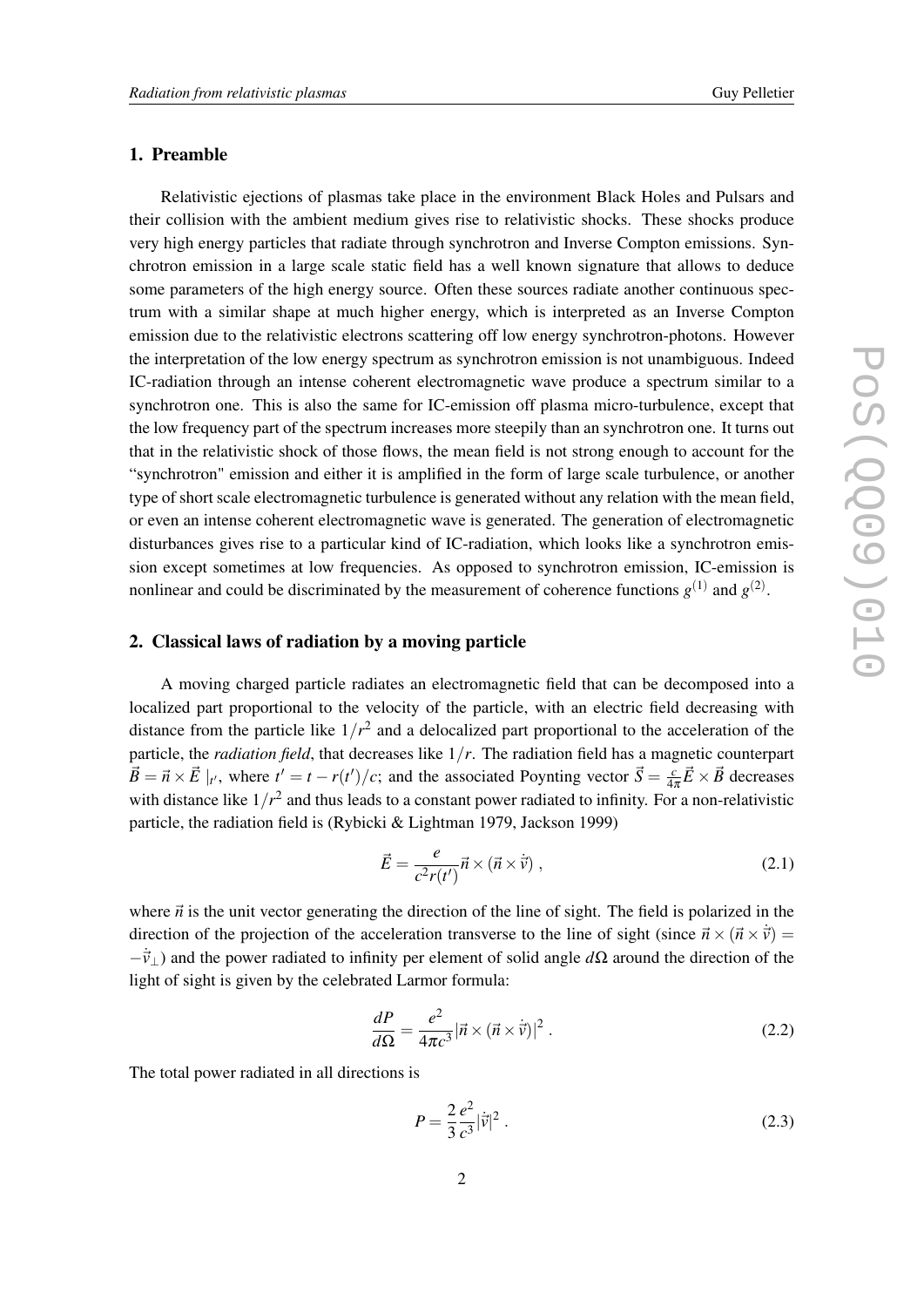The extension of these formulae for a particle in relativistic motions is obtained as follows. One can define

$$
r(t')\vec{E} \equiv \frac{e}{c}\vec{A},\qquad(2.4)
$$

where

$$
\vec{A}(t) = \frac{\vec{n}}{g^3} \times \left[ (\vec{n} - \vec{\beta}) \times \dot{\vec{\beta}} \right] |_{t'}
$$
\n(2.5)

with  $t' = t - r(t')/c$  and  $g \equiv 1 - \vec{\beta} \cdot \vec{n}$ . In the non-relativistic case  $\vec{A}$  is the projection of the acceleration in the direction transverse to the line of sight:  $\vec{A} = \vec{n} \times (\vec{n} \times \vec{\beta})$ . And the instantaneous power emitted per element of solid angle *d*Ω:

$$
\frac{dP}{d\Omega} = \frac{e^2}{4\pi c} |\vec{A}(t)|^2 , \qquad (2.6)
$$

The factor *g* gives the relation between the emission and the reception times measured by the observer:  $dt_r = gdt_e$  (or simply  $dt = gdt'$ ). The important particularity of the relativistic radiation is that the parameter *g* can becomes small when the particle speed points towards the observer, so that  $g \simeq \frac{1}{2}$  $rac{1}{2}(\frac{1}{\gamma^2})$  $\frac{1}{\gamma^2} + \theta^2$ ). This occurs during a laps time  $\Delta t_e$  during which the speed angle  $\theta$  with respect to the line of sight varies of an amount  $1/\gamma$ . During the time laps of strong emission *g* ~  $1/\gamma^2$  and the pulse is received by the observer during a much shorter time  $\Delta t_r$  such that  $\Delta t_r \sim \Delta t_e/\gamma^2$ . Moreover during that strong pulse emission, the radiation field can be simplified to:

$$
\vec{A}(t) \simeq -\frac{\dot{\vec{\beta}}_{\perp}}{g^2} \mid_{t'}, \qquad (2.7)
$$

the next contributions being of order  $1/\gamma^2$  smaller.

#### 3. Properties of radiations by a relativistic particle

- For equivalent intensities, the radiative contribution of the force component parallel to the velocity is smaller than the contribution of the perpendicular component by a factor  $1/\gamma^2$ . (it can be shown with the general formula of the power radiated by a particle in relativistic motions, given in the next section, that i) for a linear trajectory  $P = \frac{2}{3}$ 3 *e* 2  $\frac{e^2}{m^2c^3}|\dot{\vec{p}}|^2$  whereas ii) for a circular trajectory  $P = \frac{2}{3}$ 3 *e* 2  $\frac{e^2}{m^2c^3}\gamma^2|\dot{\vec{p}}|^2.$ )
- Radiated photons are concentrated in a cone of half angle  $1/\gamma$  in the direction of the particle velocity.
- The particle radiation emission occurs during very short intervals when the particle velocity points towards the observer within a cone of half angle  $1/\gamma$ .
- During the perception of the particle emission, its trajectory can often (except in some special situations, that will be presented further on) be assimilated to a circular path of curvature radius  $\rho$  such that

$$
-\frac{\vec{e}_t}{\rho} = \frac{\vec{v}_{\perp}}{v^2} \simeq \frac{\vec{\beta}_{\perp}}{c} .
$$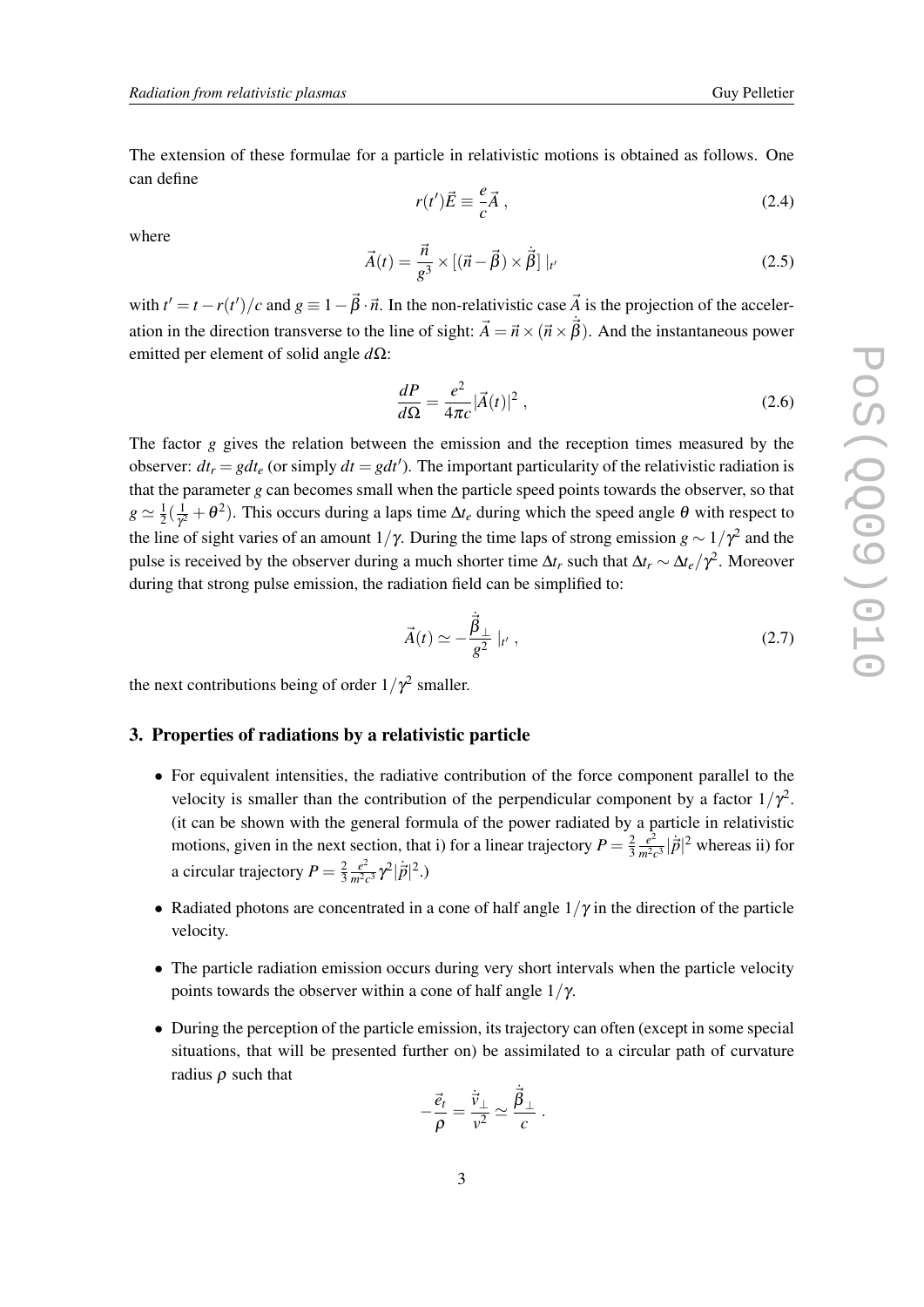<span id="page-3-0"></span>• The duration of the emission within the cone of half angle  $1/\gamma$  is

$$
\Delta t_e \sim \rho/\gamma v \ .
$$

The corresponding trajectory (almost straight) length is thus  $d \sim \rho/\gamma$ .

• The length of the light pulse perceived by the observer is thus

$$
\ell_r = (c - v)\Delta t_e \simeq \frac{1 - \beta}{\beta \gamma} \rho \simeq \rho / 2 \gamma^3.
$$

• The duration of the reception of the pulse by the observer is thus

$$
\Delta t_r \sim \frac{\rho}{2\gamma^3 c} \sim \frac{\Delta t_e}{2\gamma^2} .
$$

• The characteristic frequency of the emission is thus

$$
\omega_r\sim 2\gamma^3\frac{c}{\rho}.
$$

An important example of this type of radiation is synchrotron emission in an uniform magnetic field  $B_0$  with  $\rho = r_L / \sin \alpha$  (where the Larmor radius is  $r_L \equiv \gamma mc^2 / eB_0$ , and  $\alpha$  the pitch angle of the particle with respect to the direction of the magnetic field). The characteristic frequency of the synchrotron emission is thus

$$
\omega_{syn}=2\gamma^2\frac{eB}{mc}.
$$

The other important example is the strong Inverse Compton radiation (by "strong" I mean that the particle has not time to ascillate when crosing the emission cone; the criterium will be given in section 5). Its characteristics are the same by substituting  $E_0$  to  $B_0$ . The emitted power is the same

$$
P \sim \sigma_T c \frac{B_0^2 \text{ or } E_0^2}{4\pi} \gamma^2 ,
$$

where the Thomson cross section  $\sigma_T = \frac{8\pi}{3} r_e^2$  with the electron classical radius  $r_e \equiv \frac{e^2}{m_{e'}}$  $\frac{e^2}{m_e c^2}$ .

For both types of radiation the emissivity decreases exponentially for  $\omega \gg \omega_r$  (more precisely as  $\left(\frac{\omega}{\omega}\right)$  $\frac{\omega}{\omega_r}$ )<sup>1/2</sup> exp[ $-\frac{\omega}{\omega_r}$  $\frac{\omega}{\omega_r}$ ]). The emission at  $\omega \ll \omega_r$  is an interesting issue.

#### 4. Calculation of the emission by a relativistic particle

The Fourier transform of the radiation field leads to

$$
\hat{\vec{A}}(\boldsymbol{\omega}) = \int_{\mathbb{R}} \frac{\vec{n}}{g^2} \times [(\vec{n} - \vec{\beta}) \times \vec{\beta}] \exp[i\omega(t' - \vec{n} \cdot \vec{x}(t')/c)]dt' . \tag{4.1}
$$

The time dependence in the exponential comes from  $t = t' + r(t')/c$  with  $r(t') \simeq r - \vec{n} \cdot \vec{x}(t')$ . During the short time emission,

$$
\hat{\vec{A}}(\boldsymbol{\omega}) \simeq -\int_{\mathbb{R}} \vec{\beta}_{\perp} \exp[i\boldsymbol{\omega}(t'-\vec{n}\cdot\vec{x}(t')/c)]\frac{dt'}{g}.
$$
\n(4.2)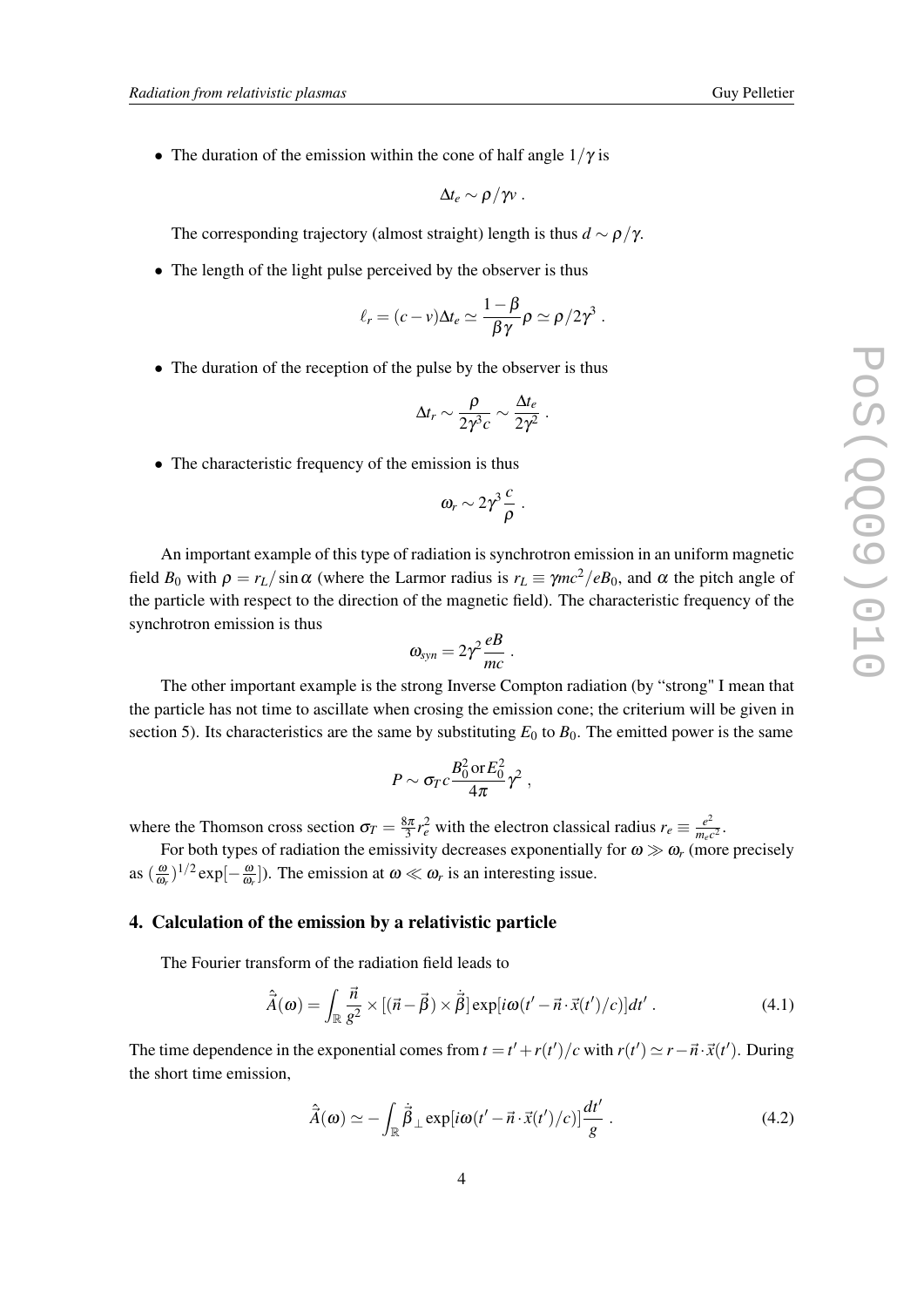One can approximate  $\dot{\vec{\beta}}_{\perp} \simeq -\frac{c\vec{e}_t}{\rho}$  and the phase can be expanded such that

$$
t' - \vec{n} \cdot \vec{x}(t') / c = \frac{1}{2} (\frac{1}{\gamma^2} + \theta^2) t' + \frac{c^2}{6\rho^2} t'^3 + \mathcal{O}(\Delta t_e / \gamma^4) \,. \tag{4.3}
$$

The result can be expressed in term of Airy integrals (see Jackson 1999).

The two retained contributions in the phase are comparable for  $t' \sim \Delta t_e \sim \rho/c\gamma$ . As long as the curvature can be considered as constant, which is exact for normal synchrotron emission, the contribution in  $t^3$  leads to low frequency dependance in  $\omega^{1/3}$  for long integration time compared to  $\Delta t_e$ .

In the case of synchrotron emission by a single electron, the precise calculation of the emissivity leads to a power spectrum of the form:

$$
\frac{dP}{d\omega} = c_0 \frac{P}{\omega_*} F(\frac{\omega}{\omega_*}),\tag{4.4}
$$

with

$$
F(x) = x \int_{x}^{\infty} K_{5/3}(y) dy
$$
\n(4.5)

$$
\omega_* = \frac{3}{2} \gamma^2 \omega_c \sin \alpha \tag{4.6}
$$

$$
c_0 = \frac{9\sqrt{3}}{4} \tag{4.7}
$$

The function *F* reaches a maximum for  $x_0 = 0.29$  with  $F(x_0) = 0.92$ , and it is quite remarkable that  $x_0 \omega_*$  is very close to the phenomenological estimate  $\omega_r$ . P is the total power emitted by the particle after angular integration:

$$
P = \frac{4}{3}\sigma_T \frac{B^2}{8\pi} \gamma^2 \,. \tag{4.8}
$$

#### 5. Inverse Compton emission

Interaction of relativistic electrons with soft photons generates high energy photons through single or multiple scattering. In general in non-thermal sources, unless in Klein-Nishina regime, Inverse Compton emission refers to the single Thomson scattering that occurs in the electron rest frame. This is a linear process, but nonlinear induced scatterings can occur when the primary waves have high intensity; these are the double, triple, multiple scattering involving higher and higher degree of nonlinearity (like in the LPM effect). The parameter of nonlinearity is

$$
a \equiv \frac{eE_0}{m_e c \omega_0} \,,\tag{5.1}
$$

where  $E_0$  is the quadratic average amplitude of the primary field and  $\omega_0$  its characteristic pulsation (let note that the mass is not multiplied by the Lorentz factor  $\gamma$  of the particle this usual definition; however it will be relevant to introduce it in section 8) . The parameter *a* measures the intensity of the vibration of the electrons in the wave. For  $a > 1$ , the electron oscillations in the wave are relativistic and the Inverse Compton effect is highly nonlinear and no oscillation occurs within the emission cone crossing since  $\omega_0 \Delta t_e < 1$ .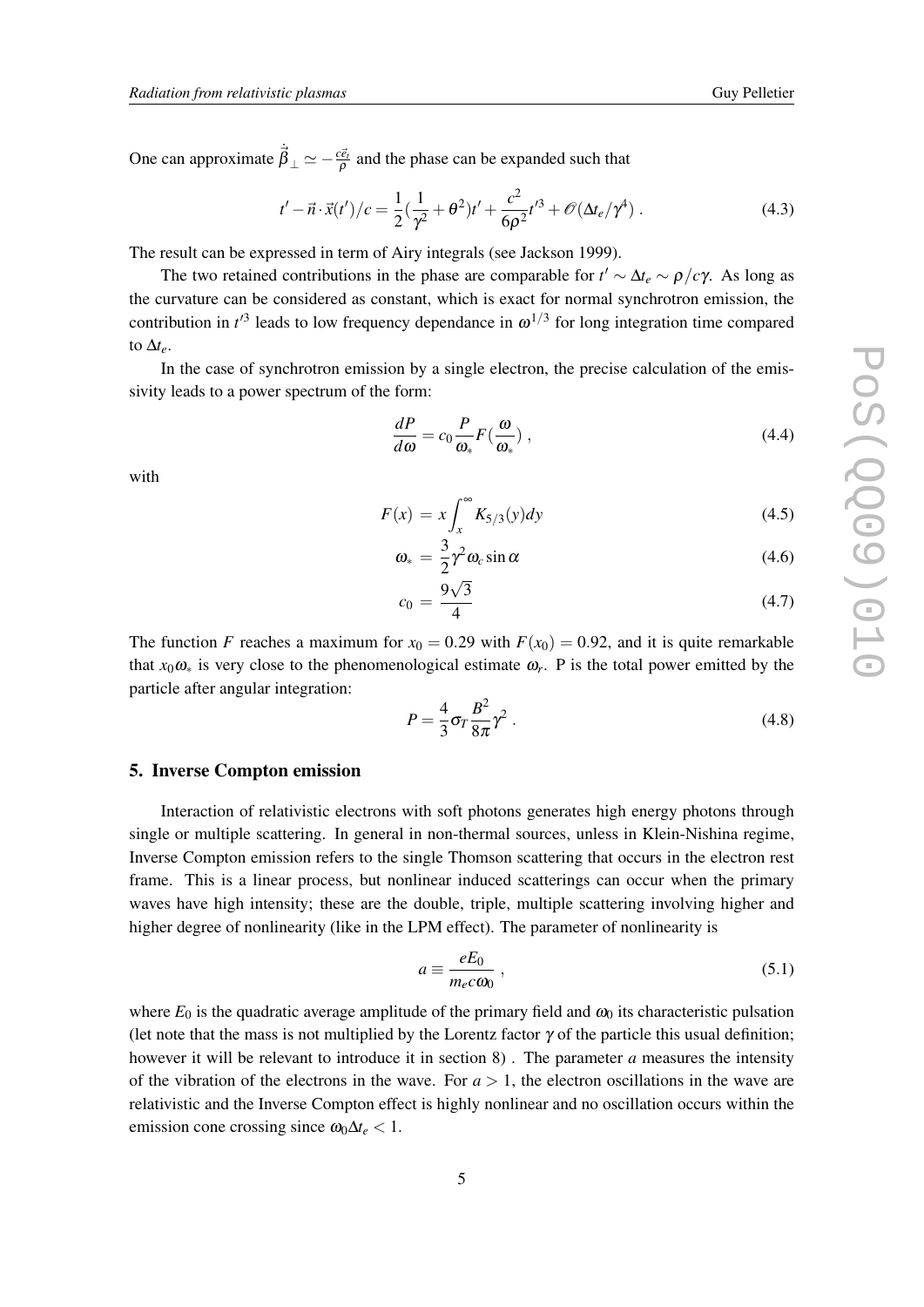In the highly nonlinear regime, Inverse Compton emission is similar to synchrotron emission. In strong regime, the characteristic frequency has to be estimated with the rms intensity of the primary field:

$$
\omega_r \simeq 2\gamma^2 \frac{e < E^2 + B^2 >^{1/2}}{m_e c} \,. \tag{5.2}
$$

The behavior of the emissivity is the same as the regular synchrotron emission for frequency  $\omega > \omega_r$ and for  $\omega \ll \omega_r$  it grows in  $\omega^{1/3}$  like synchrotron one. The calculation of the nonlinear emission in a monochromatic wave has been performed for arbitrary value of the parameter *a* at the beginning of the seventies (Rees 1971, Gun & Ostriker 1971, Blandford & Rees 1972, Arons 1972, etc.). This is a tedious calculation and the result quite complicated, even if we try to expand it in series of powers of *a*.

For small value of *a*, electrons have time to oscillate when crossing the emission cone; the leading order contribution to the radiation field produced by the small amplitude vibrations of the electrons in the waves leads to the usual Inverse Compton radiation, the relativistic version of the Thomson effect (whereas the Thomson effect is a pure scattering with energy conservation, the relativistic version of the Inverse Compton effect, leads to an energy variation as measured in the observer frame). The results is the same as this obtained from a quantum derivation in terms of collisions with photons, provided that the condition for Thomson scattering is fulfilled in the electron rest frame, namely  $\hbar \omega_s |_{restframe} \ll m_e c^2$ . In weak regime, the power emitted per solid angle is easily calculated from eq.[\(4.2](#page-3-0)) with

$$
\dot{\vec{\beta}} \simeq \frac{e}{m_e c \gamma} [(1 - \vec{\beta} \cdot \vec{n}_0) \vec{E}_0 + (\vec{\beta} \cdot \vec{E}_0) \vec{n}_0] \cos((\omega_0 - \vec{k}_0 \cdot \vec{v}) t' + \phi_0), \qquad (5.3)
$$

for a linearly polarized mode. This result can be extended for an isotropic spectrum such that  $\int S(k_0)dk_0 = |\vec{E}_0|^2$ :

$$
\frac{d^2P}{d\Omega d\omega} = \frac{\sigma_T}{16\pi} c\gamma^2 \int dk_0 S(k_0) \int \frac{d\Omega_0}{4\pi} g_0^2 \delta(\omega - \omega_0 g_0 \gamma^2) , \qquad (5.4)
$$

where  $g_0 \equiv 1 - \eta_0 \vec{n}_0 \cdot \vec{\beta}$ .

In the vacuum, the refractive index  $\eta_0 = 1$  and the angular average of  $g_0^2$  is  $\langle g_0^2 \rangle = 1 + \beta^2/3$ . The integration over the emitted frequencies leads to

$$
P \sim \sigma_T c \gamma^2 \frac{}{4\pi} \,. \tag{5.5}
$$

the characteristic frequency of the emission is  $\omega_* = \frac{1}{2}$  $\frac{1}{2}\gamma^2 \bar{\omega}_0$ , where  $\bar{\omega}_0$  is the frequency at the maximum of the spectrum of low frequency waves. The emission per frequency band, integrated over a population of relativistic electrons, is of the form

$$
S_{rad}(\omega) = \frac{\sigma_T c}{\bar{\omega}_0} \frac{\langle E^2 \rangle}{4\pi} \int f(\frac{\omega}{\bar{\omega}_0 \gamma^2}) \rho(\gamma) d\gamma.
$$
 (5.6)

Because of the integration of the *delta*-function over the angles, the function  $f(x)$  has a compact support. Similar to synchrotron emission, for a power law energy spectrum of electrons  $\rho(\gamma) \propto \gamma^{-s}$ , the high energy (i.e.  $\omega \gg \omega_*$ ) emitted spectrum is  $\propto \omega^{-\frac{s-1}{2}}$ . Contrary to synchrotron emission, the low energy (i.e.  $\omega \ll \omega_*$ ) spectrum is not  $\propto \omega^{1/3}$ ; it grows much steeper.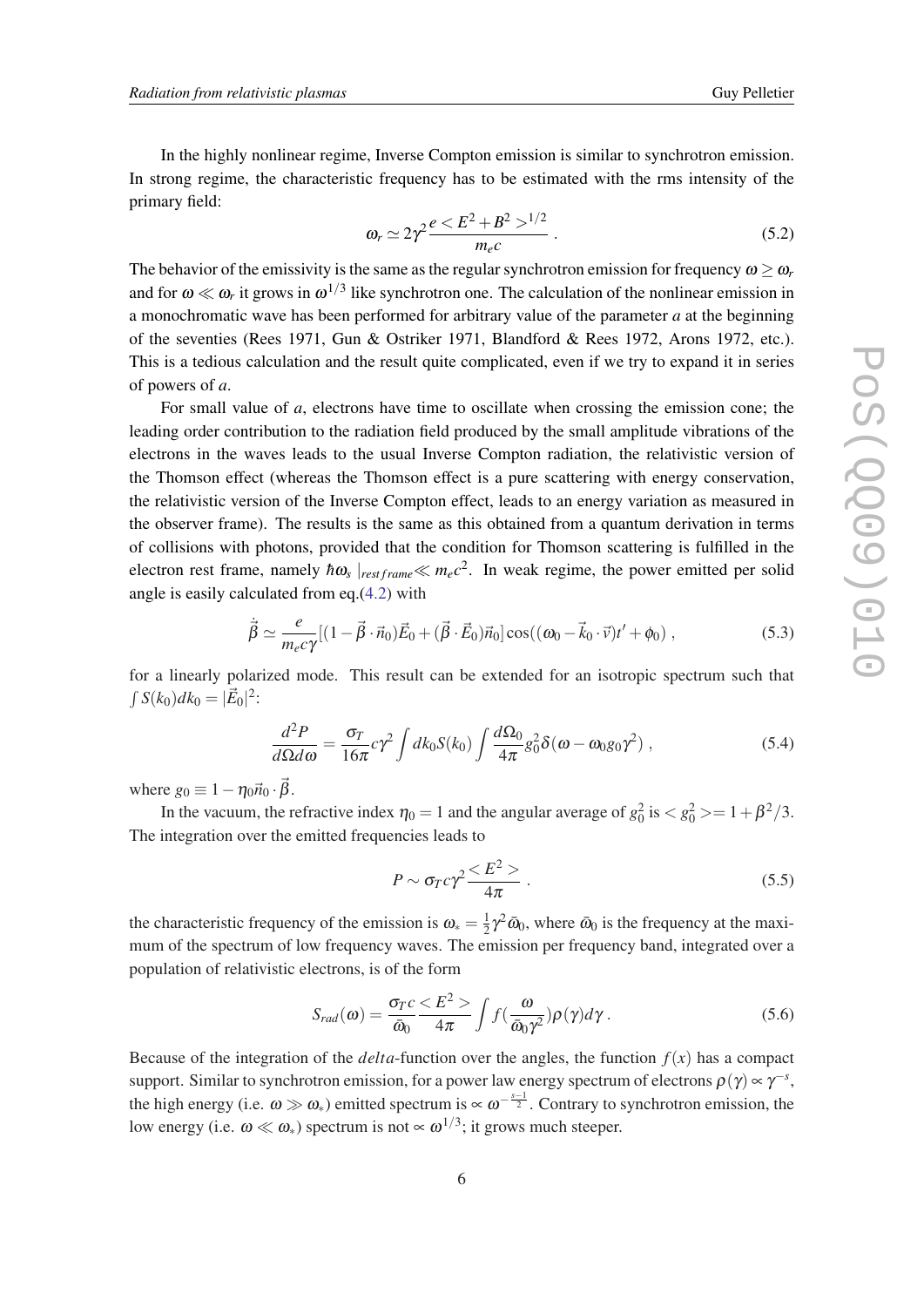In a plasma with electromagnetic waves of large refractive index (like Alfvén and whistler waves for instance),  $g_0 \sim \eta_0$ , the spectrum of the electric field is replaced by the spectrum of the magnetic field of the waves, through the multiplication by  $\eta_0^2$ . The characteristic frequency of the radiation is

$$
\omega_* = \frac{1}{2} \gamma^2 \bar{\omega}_0 \eta_0 = \frac{1}{2} \gamma^2 c / \ell_c \ . \tag{5.7}
$$

The coherence length of the magnetic fluctuations  $\ell_c$  can be as short as the inertial length of the electrons  $\delta_e = c/\omega_{pe}$ . The emitted spectrum looks like a synchrotron spectrum, except at low frequencies where the growth is steeper than  $\omega^{1/3}$ . The integrated power is the same as the synchrotron power in which the energy density of the ordered magnetic field is replaced by that of the fluctuating field.

In the case of electrostatic waves, like Langmuir waves, whose phase velocity can be either smaller or larger than the velocity of light, the properties of the emission is very similar to the IC-emission, with a characteristic frequency  $\omega_* \sim \gamma^2 \omega_{pe}$  when most of the Langmuir waves have sub-luminal phase velocity ( $\eta_0 \le 1$ ) and  $\sim \gamma^2 c/\ell_c$  (when  $\ell_c < \delta_e$ ) otherwise (in agreement with Melrose 1980).

When one has to discriminate an emission spectrum, that could result from a kind of inverse Compton process or a scattering off irregular magnetic field, from a standard synchrotron spectrum, only the low frequency part of the spectrum can be significantly changed. This is because longer and longer integration can allow the accumulation of several wiggles of the trajectory in the emission cone and therefore the previous approximation with a single curvature is ruled out. When this is produced by an irregular quasi static magnetic field, it has been called "jitter radiation" (Medvedev 00) and the calculation is different than the one above presented for the weakly nonlinear regime.

## 6. Jitter radiation

Jitter radiation (Medvedev 2000) occurs in synchrotron emission when the magnetic field is strongly varying at scales shorter than Larmor scale. The pitch angle variation during a travel over a field correlation length  $\ell_c$  is  $\Delta \alpha = \frac{|\Delta p_\perp|}{p} \sim \frac{e B_\perp \ell_c}{\gamma m_e c^2}$  $\frac{e^{B_{\perp}t_c}}{\gamma m_e c^2}$ . The ratio of the pitch angle deflection over the radiation cone angle is  $\gamma \Delta \alpha \sim \frac{e \bar{B} \ell_c}{m_c c^2}$  $\frac{e^{BL_c}}{m_e c^2}$ . This ratio is similar to the nonlinear parameter *a*. This means that for weak nonlinearity such that the coherence length  $\ell_c$  be smaller than the kind of Larmor radius  $r_0 \equiv m_e c^2 / e \bar{B}$ , the electron trajectory can undergo many wiggles within the radiation cone. This is the special regime of jitter radiation. This occurs also with inverse Compton radiation when the nonlinearity is weak. Actually Fermi particle acceleration develops at relativistic shocks when the parameter *a* is small.

The pulse duration received by the observer is  $\Delta t_j \sim \frac{\ell_c}{\gamma^2}$  $\frac{\ell_c}{\gamma^2c}$  and the characteristic frequency of the emission is  $\omega_j \sim \gamma^2 c/\ell_c$ . For frequencies much larger than the characteristic frequencies, the power emission is similar to the normal synchrotron or IC emission. For lower frequency the behavior is different, it increases proportionally to  $\omega$ . A precise calculation of this effect is difficult and could be done with the path integral technique.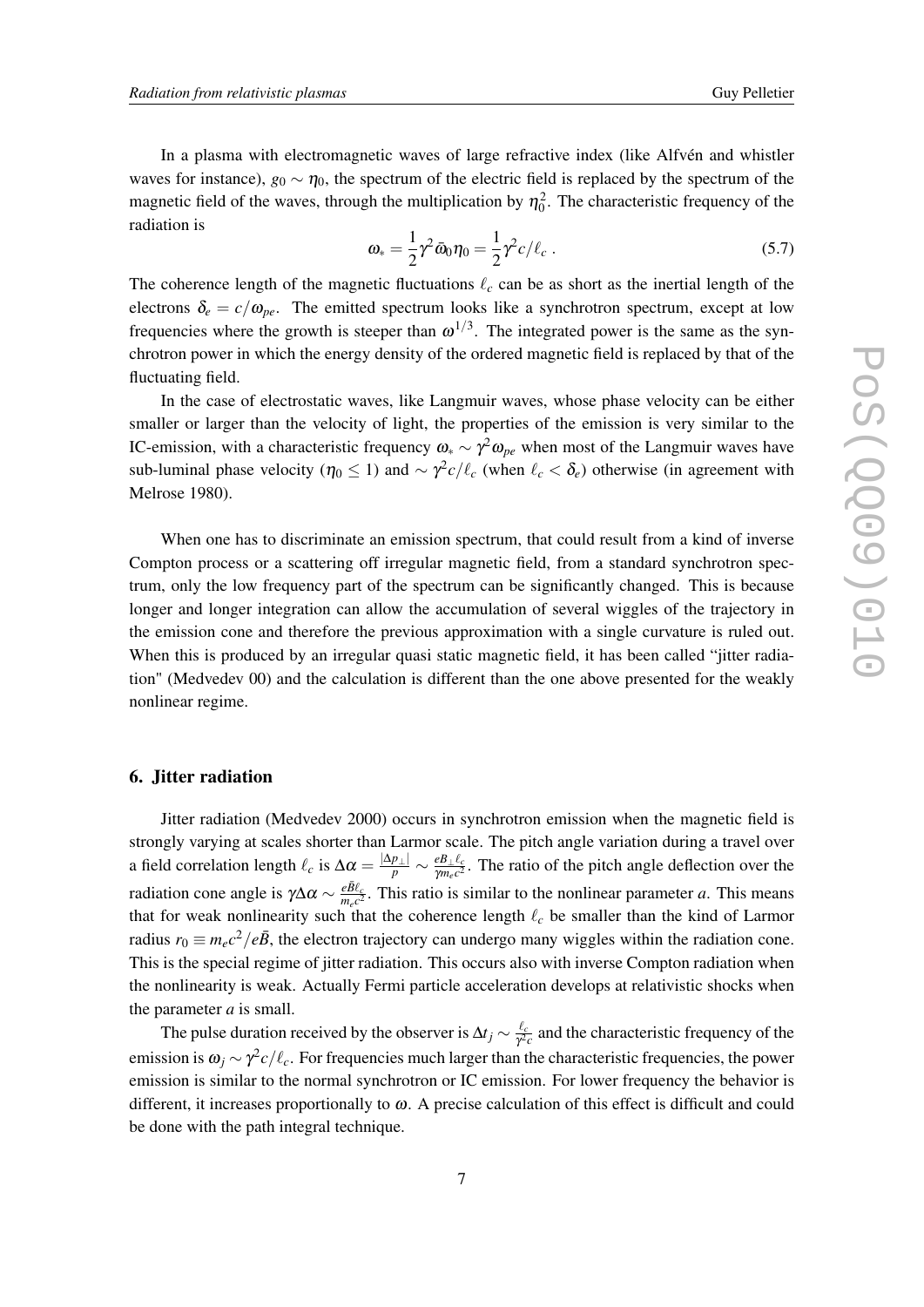Severe limitation to this process of jitter radiation has recently been calculated (Kirk & Reville 2010); the maximum photon energy that can be emitted by this process in about  $40eV$  in the comoving frame of the relativistic flow.

#### 7. Coherence effects

For a power law energy distribution of the relativistic electrons, the spectrum is distributed over twice more decades of energy than the electron energy distribution. The coherence time is determined by the lowest characteristic frequency  $\sim \gamma^2_{min} \omega_{**}$ .

The radiation process can display nonlinear effect; this is clear when IC process is due to an intense field that produces multiple scattering. The single scattering generates a random phase radiation field that leads to a Gaussian stochastic process. Multiple scattering for small *a* can be described by a radiation field expanded in powers of the lowest order Gaussian field organized with the expansion parameter *a*:

$$
\vec{A} = A_0 \vec{Y} \text{ with } \vec{Y} = \vec{X} + a\Phi_2(\vec{X}, \vec{X}) + ... \tag{7.1}
$$

The lowest order approximation satisfies

$$
g^{(2)}(X) = 1 + |g^{(1)}(X)|^2, \tag{7.2}
$$

where the correlations functions of first and second order of the random process  $X(t)$  are defined by

$$
g^{(1)}(X,\tau) = \frac{\langle X^*(t)X(t+\tau) \rangle}{\langle |X|^2 \rangle} \tag{7.3}
$$

$$
g^{(2)}(X,\tau) = \frac{< X^*(t)X^*(t+\tau)X(t+\tau)X(t) >}{(< |X|^2 >)^2} \tag{7.4}
$$

The previous relation between  $g^{(1)}$  and  $g^{(2)}$  characterizes a process that does not reveal any coherence effect. The process *Y* has a coherence effect due to the nonlinearity:

$$
g^{(2)}(Y) = 1 + |g^{(1)}(Y)|^2 + a^2 \mathcal{C}_3(g^{(1)}, g^{(1)}, g^{(1)}) + \dots
$$
\n(7.5)

The measurement of  $g^{(2)}$  would allow to discriminate an IC-emission from a synchrotron emission and to know the amplitude parameter  $a$ . Knowing independently  $B_0$  or  $E_0$ , we could deduce the correlation length.

What are the correlations functions of the radiation field for larger *a*? This is not known at all.

## 8. Radiation from astrophysical shocks

In SNR shocks and in relativistic shocks, like those of GRBs, intense turbulence is generated upstream and transmitted downstream. This level of electromagnetic turbulence can far exceed the level of mean field energy density and thus the radiation is due to motions of relativistic electrons in turbulent fields. In the case of SNR shocks, turbulence is mostly at MHD scale and of Alfvénic type, whereas in relativistic shock micro-turbulence is intensively excited.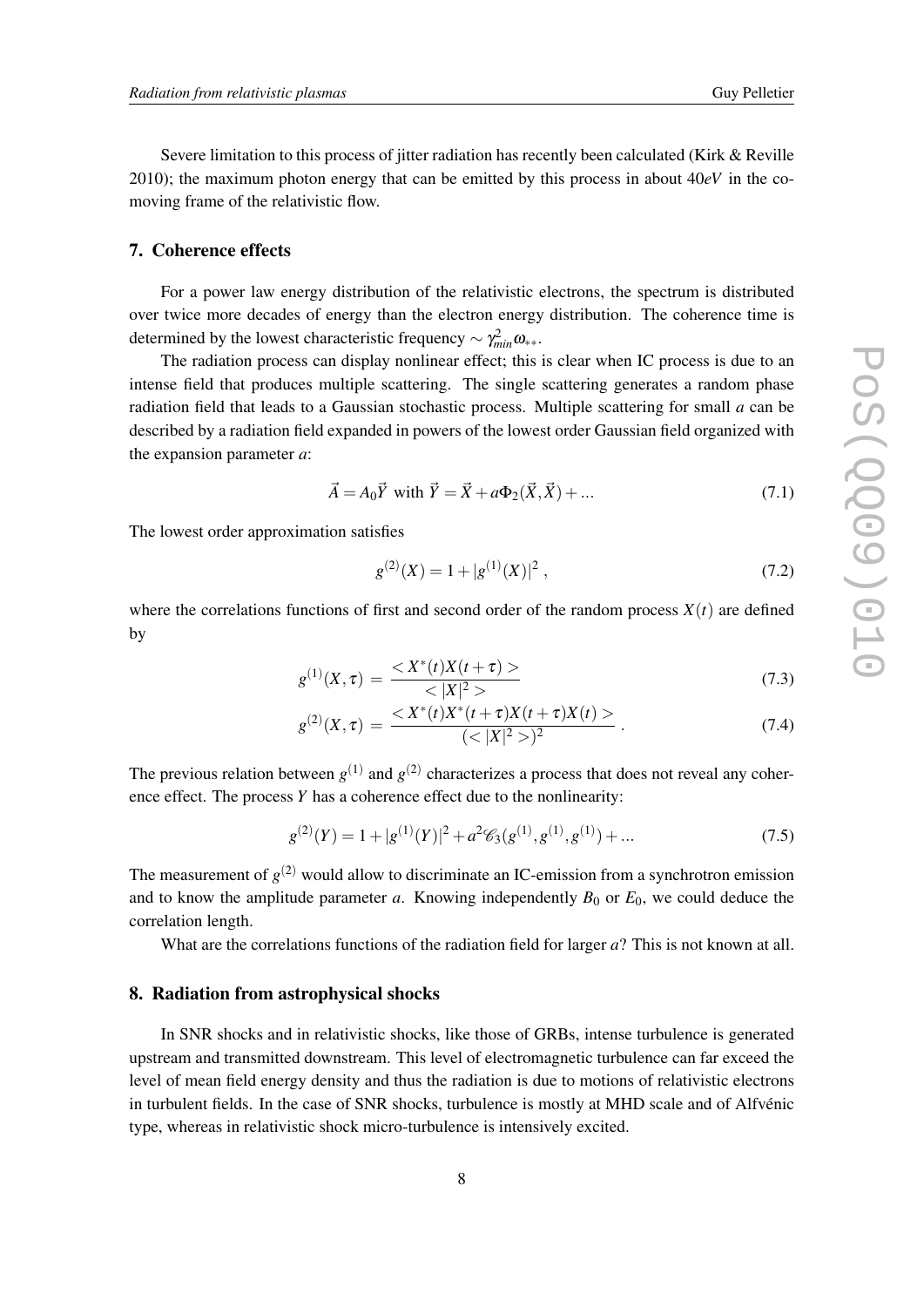The radiation spectrum looks almost similar to the standard synchrotron emission spectrum, except at low frequencies, especially when the electron oscillation regime is weak. The strength of electron collective oscillation in a wave is characterized by a similar nonlinearity parameter *a* defined with an average Lorentz factor  $\bar{\gamma}$  (associated to the relativistic enthalpy of the electron fluid) by

$$
a \equiv \frac{eE_0}{m_e \bar{\gamma} c \omega_0} \tag{8.1}
$$

When the electric field is associated with an intense magnetic component of an electromagnetic wave, it is convenient to multiply numerator and denominator by the large refractive index and this becomes:

$$
a = \frac{e\bar{B}\ell_c}{m_e\gamma c^2} = \frac{\ell_c}{\bar{r}_{Le}}\,,\tag{8.2}
$$

where  $\bar{r}_{Le}$  is the Larmor radius of the electron fluid with "thermal" Lorentz factor  $\bar{\gamma}$ .

#### 8.1 Radiation from non-relativistic shocks

Intense Magneto-Hydro-Dynamic turbulence is generated upstream SNR shocks, such that the turbulent field is much larger than the mean field. The coherence length is larger than  $\frac{c}{\omega_{pi}}$ . The nonlinearity parameter is likely strong, especially for the low energy electrons responsible for the low frequency emission. The emission spectrum is thus similar to a synchrotron spectrum even at low frequency. The characteristic emission frequency is therefore:

$$
\omega_* = \frac{1}{2} \gamma^2 \frac{e\bar{B}}{m_e c} \,. \tag{8.3}
$$

The only difference with a regular synchrotron emission is the lack of polarization.

## 8.2 Radiation from relativistic shocks

Relativistic flows emanate from several kinds of compact objects. They ends with strong relativistic shocks with the ambient medium. There are at least two kinds of relativistic shocks depending of the magnetization of the ambient medium characterized by the parameter:

$$
\sigma \equiv \frac{B_{\perp}^2/4\pi}{\rho c^2} \ . \tag{8.4}
$$

It can be seen as the ratio of the magnetic flux that crosses the shock front over the kinetic energy flux, because the transverse magnetic field is amplified by the shock Lorentz factor Γ*<sup>s</sup>* at the front.

There exists a critical value of the magnetization parameter (Lemoine & Pelletier 2010), σ*crit*, such that for  $\sigma < \sigma_{crit}$ , intense magnetic small scale magnetic fluctuations are generated in the shock precursor and relativistic particle energization through the Fermi process. These accelerated electrons radiate through a regime that will be made precise further on. For  $\sigma > \sigma_{crit}$ , the relativistic shock is formed through the development of the Synchrotron Maser Instability. A ring of particles is produced around magnetic field lines that are responsible for an inverted population. This maser effect generates an intense coherent electromagnetic wave. The electron motions in that wave produce a strongly nonlinear IC radiation, that does not significantly differ from a synchrotron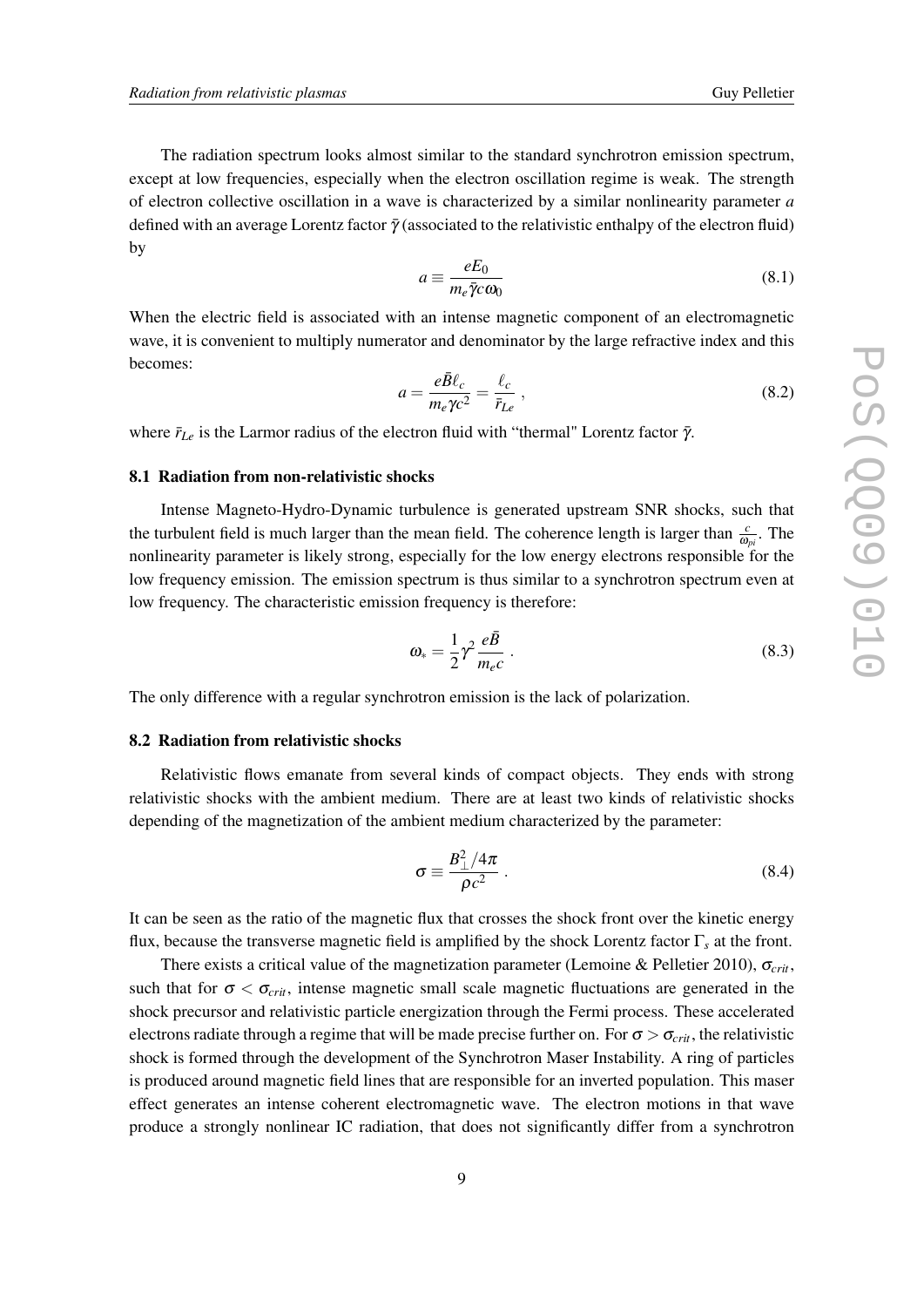radiation from the viewpoint of the spectrum, however has certainly important consequence in terms of coherence effects in the radiation field.

Let us look at the low magnetization regime. Intense micro-turbulence is generated in the short precursor through beam plasma interactions. There are magnetic waves produced by Weibel instability if the magnetization is very weak, and whistler modes triggered by resonant interaction with the beam of reflected particles. There are also electronic quasi electrostatic waves generated by resonant interactions as well, with frequencies close to  $\omega_{pe}$ . In the precursor the electrons that are not yet fully energized by the shock undergo strong oscillations and should radiate like a synchrotron radiation. However most of the radiation is emitted by the relativistic electrons in the downstream flow, because they fill a much larger volume. These electrons oscillate in a weak regime in the intense micro-turbulence because they are highly relativistic. Indeed this can be seen as follows. In the nonlinearity parameter *a*, the thermal Lorentz factor is already very large in a proton electron plasma: γ ∼ Γ*smp*/*me*, since the temperatures are *T<sup>e</sup>* ∼ *T<sup>p</sup>* ∼ Γ*smpc* 2 , and electrons and protons have the same relativistic mass  $\Gamma_s m_p c^2$ . The coherence length of the micro-turbulent waves is of order of the inertial length of electrons and protons  $\delta_* \equiv c/\omega_{p*}$  with a plasma frequency  $\omega_{p*} = (4\pi n e^2/\Gamma_s m_p)^{1/2}$ . Thus

$$
a^2 = \frac{\delta_*^2}{\bar{r}_{L*}^2} = \frac{\bar{B}^2/4\pi}{\rho_d \Gamma_s c^2} = \frac{\bar{B}^2/4\pi}{\rho_u \Gamma_s^2 c^2} \,. \tag{8.5}
$$

,

A fraction ξ*e*.*m*. of the incoming energy is converted into electromagnetic energy:

$$
\bar{B}^2/4\pi = \xi_{e.m.}\rho_u\Gamma_s^2c^2
$$

with  $\xi_{e,m}$  of a few percent according to the numerical simulations. Thus  $a^2 \sim \xi_{e,m} \ll 1$  but larger than  $\sigma$ , which means that the fluctuating field is much larger than the mean field in the downstream flow. Moreover its coherence scale is smaller than the Larmor scale, both with the fluctuating and the mean field ( $\delta_* \ll \bar{r}_{L*} \ll r_{L0}$ ). These two sets of strong inequalities are crucial in the physics of relativistic shocks for the regime of Fermi acceleration:

$$
\sigma \ll a^2 = \xi_{e.m.} \ll 1 \tag{8.6}
$$

$$
\ell_c \sim \delta_* \ll \bar{r}_{L*} \ll r_{L0} \tag{8.7}
$$

Despite the state of intense micro-turbulence, the electrons oscillate in a weak regime and thus radiate through a kind of IC-scattering (single scattering), that leads to an emitted spectrum similar to a synchrotron spectrum, with a characteristic frequency  $\omega_* \sim \gamma^2 c/\ell_c \sim \gamma^2 \omega_{p*}$ , a similar shape at higher frequency, but a much steeper one at lower frequencies. It turns out that all the GRBs spectra observed during both the prompt emission (with mildly relativistic shocks) and the afterglow emission (strong relativistic shock) are steeper at low frequencies than the synchrotron one  $(\omega^{1/3})$ .

### 9. observational challenge

In order to explore coherence effects in the spectrum of the pulsar wind nebula such that of Crab Nebula, one needs femtoseconde correlation techniques. Indeed the spectrum reaches its